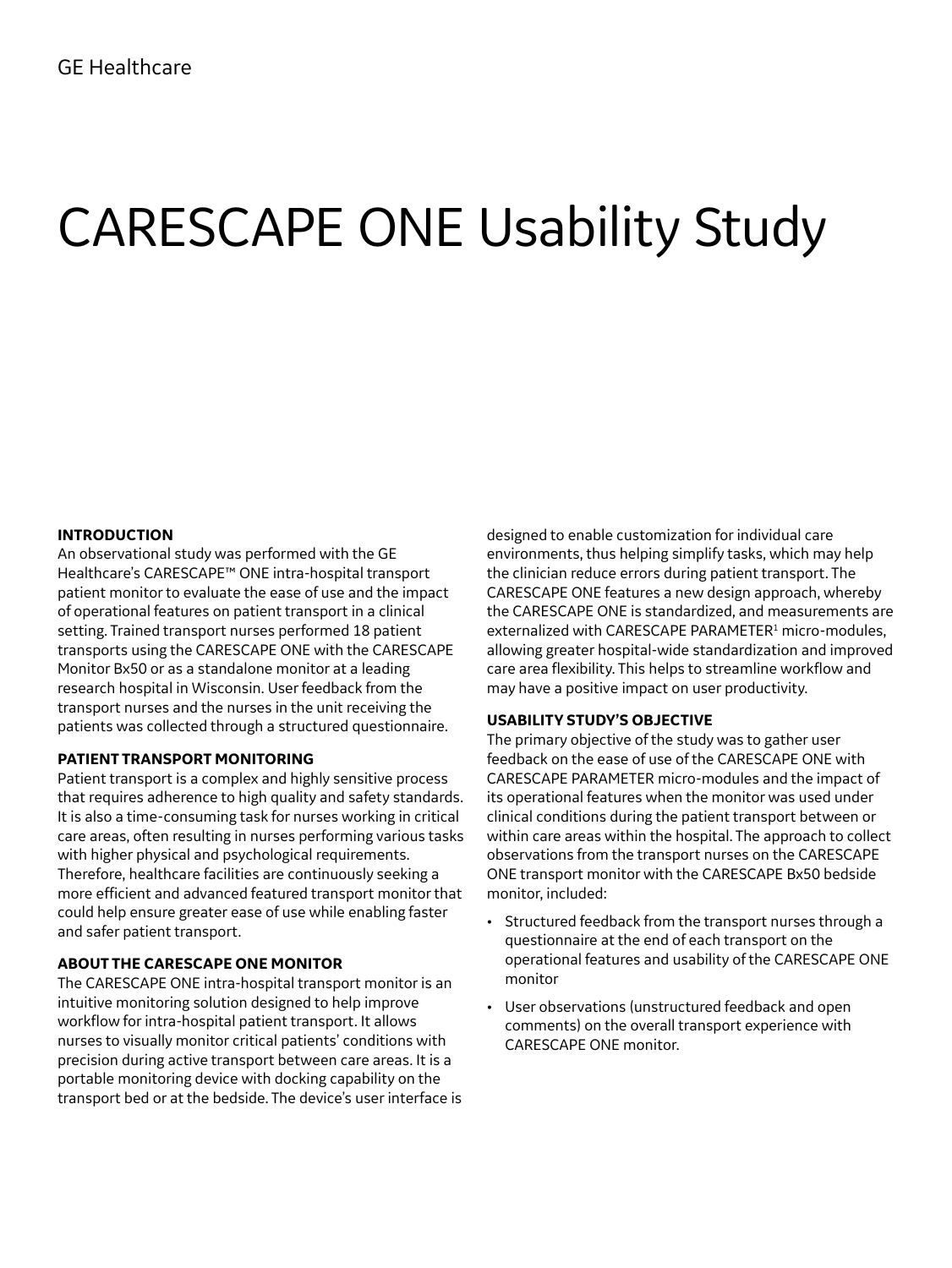# **STUDY METHODLOGY**

The study was conducted at a leading research hospital in Wisconsin during the period of July 23 to September 26, 2018. The evaluation consisted of observing 18 evaluable patient transport cases, selected according to the set standard procedures and protocols of the site. Each patient transport was completed by an experienced patient transport (registered) nurse and with the CARESCAPE ONE transport monitor alongside the primary monitor CARESCAPE Bx50. None of the transport nurses had previous experience of using CARESCAPE ONE prior to the study.

The following inclusion criteria were used for considering a patient transport case from the respective in-patient and out-patient care areas (Emergency Department, Operating Room, Post Anesthesia Care Unit and Intensive Care Unit) for evaluation:

- 1. Adults 18 years old and over;
- 2. Being cared for in the care area and expected to remain in the unit for the duration of evaluation or intra-hospital transportation; AND
- 3. Able to provide written informed consent or have a legally authorized representative (LAR)

Selection of the transport cases was based on voluntary participation of the subjects upon consent for the evaluation purpose. Transport nurse recruitment was based on clinical qualifications for performing patient transport - relevant qualifications and experience to perform their tasks was documented as per standard guidelines<sup>2</sup>. Following recruitment, staff were trained on the requirements set as per the study protocol to collect and record their overall observations on CARESCAPE ONE for their respective patient transport and capture their responses in a predefined questionnaire.

The following tools were used to capture user feedback from the transport nurses and the nurses in the unit receiving the patient:

- **· Structured Questionnaire<sup>3</sup>:** User agreement on specific product attributes were captured employing five-point and 10-point Likert rating scales. Nurses were requested to answer product-specific statements associated with the transport monitor's ergonomics and its impact on workflow.
- **Qualitative User Feedback:** Qualitative feedback from nurses was also gathered on their overall observations on the different aspects of the operational features of CARESCAPE ONE and their interactions with the device during the patient transport.

# **RESULTS AND KEY FINDINGS FROM THE OBSERVATION STUDY**

As part of the questionnaire, the OR transport nurses and PACU nurses receiving the patient were asked a set of questions regarding their overall experience using the CARESCAPE ONE monitor. The results are as follows:

#### **Figure 1:** *Summary of transport nurse system recommendation*



100% of the participating transport nurses who used CARESCAPE ONE for patient transfer indicated that they would approve CARESCAPE ONE for their care area

*(Would you recommend this system for your unit/Care area? n = 33, respondents who conducted the transport and received the patient in the PACU response to closed question; no response from 3 nurses)*

*"Unit staff would not have to locate transport monitor; easy to disconnect and place on bed rail for transport. CARESCAPE ONE is light; easy to move from bed to imaging table."*

**Figure 2:** *Summary of transport nurse and receiving unit response on overall system experience* 



100%\* of the respondents indicated CARESCAPE ONE was excellent to use as a transport monitor

*(How do you rate overall use of the system? (Scale: 0 to 10) n = 35, no response from one nurse) \*Excellent rating based on responses scored 8 and above* 

Both transport nurses and nurses at the receiving units indicated that they would approve the CARESCAPE ONE as a transport monitor.

The key reasons given by the nurses were

- ICU staff: CARESCAPE ONE was very easy to use and they liked the size of the transport monitor.
- Transport nurses commented positively on the size, weight and the ability of positioning CARESCAPE ONE's sturdy holder at the end of bed.

# **Reliability and data continuity**

Nurses stated that the CARESCAPE PARAMETER micromodules felt secure throughout transport and also while moving patient from bed to imaging table, and there were no accidental disconnections during an active patient transport [Figure 3]. This, along with quick and easy transfer of data from primary monitor to CARESCAPE ONE monitor, allowed the transport nurse to feel confident [Figure 4] of having all the relevant patient data required for patient transport [Figure 4].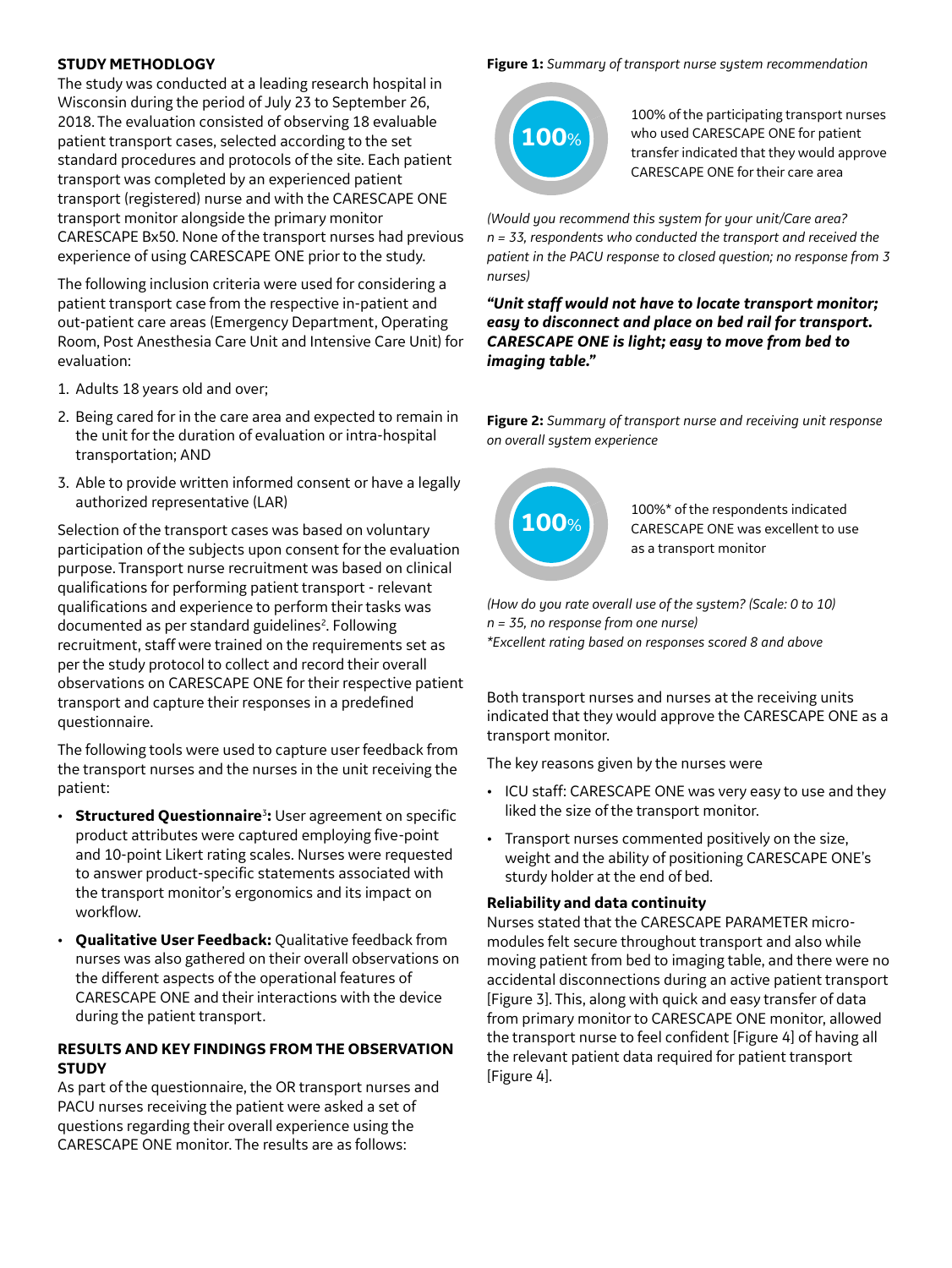**Figures 3 and 4:** *Summary of transport and receiving nurse responses on CARESCAPE PARAMETER micro-module connection reliability and data transfer continuity*



89% of the nurses in the study indicated that the data transfer happened as expected during transport

*(Was your data transferred as expected? n = 36, responses from nurses who conducted the transport from OR and received the patient in the PACU)*



100% of the nurses in the study rated CARESCAPE ONE micro-module connections as reliable during the patient transport

*(The micro-module connection feels reliable. (1-Disagree, 5-Agree) n = 36, responses from nurses who conducted the transport from OR and received the patient in the PACU;)*

**Figure 5:** *Summary of transport nurse response on overall performance of CARESCAPE ONE during transport*



94% of the nurses in the study indicated that they strongly agreed that the CARESCAPE ONE performed well during the patient transport

*(CARESCAPE ONE Profile performed well during transport. (1-Disagree, 5-Agree) n = 18, nurses who conducted the transport from OR, 17 nurses out of 18 rated four and above on a five-point rating scale)*

# **Ergonomics**

All nurses liked CARESCAPE ONE as a transport monitor as it was "easier to use the CARESCAPE PARAMETER micromodules". Nurses indicated that overall it was easy to connect and disconnect the micro-module during / after the procedures. Further, nurses also indicated that the ability to connect micro-modules to any standardized CARESCAPE ONE port further made it easier to work with CARESCAPE ONE due to these standardized connectors.

**Figure 6:** *Summary of transport and receiving nurse responses on CARESCAPE PARAMETER micro-module connection for the entire patient transport* 



100% of the nurses in the study indicated that with CARESCAPE ONE it was easy to connect the CARESCAPE PARAMETER micro-module

*(It was easy to connect the micro-modules. (1-Disagree, 10-Agree) n = 36, respondents who conducted the transport from OR, and received the patient in PACU)*

*"Staff felt it would improve workflow. The size and ease of use made the process smooth."*

*"Able to prepare subject for transport easier/quicker. During transfer of subject to imaging table, it is easy to move monitor."*

# **Improved workflow**

In general, the participant nurses could easily use the CARESCAPE ONE monitor as they were "able to prepare subject for transport easier and quicker". Nurses also indicated that the CARESCAPE ONE would positively contribute towards improving the overall workflow due to its size and being lighter in weight; which made it easier to use as a portable transport monitor than typical transport monitors they have used previously.

**100**%

100% of the nurses indicated that CARESCAPE ONE improved their overall transport workflow

*(Does this solution improve your transport workflow? n = 14, Nurses who answered this survey question "all agreed"; no response from five nurses)*

*"Easier to prepare subject for transfer/transport; monitor size/weight easier to place in holder and then at end of CT table."*